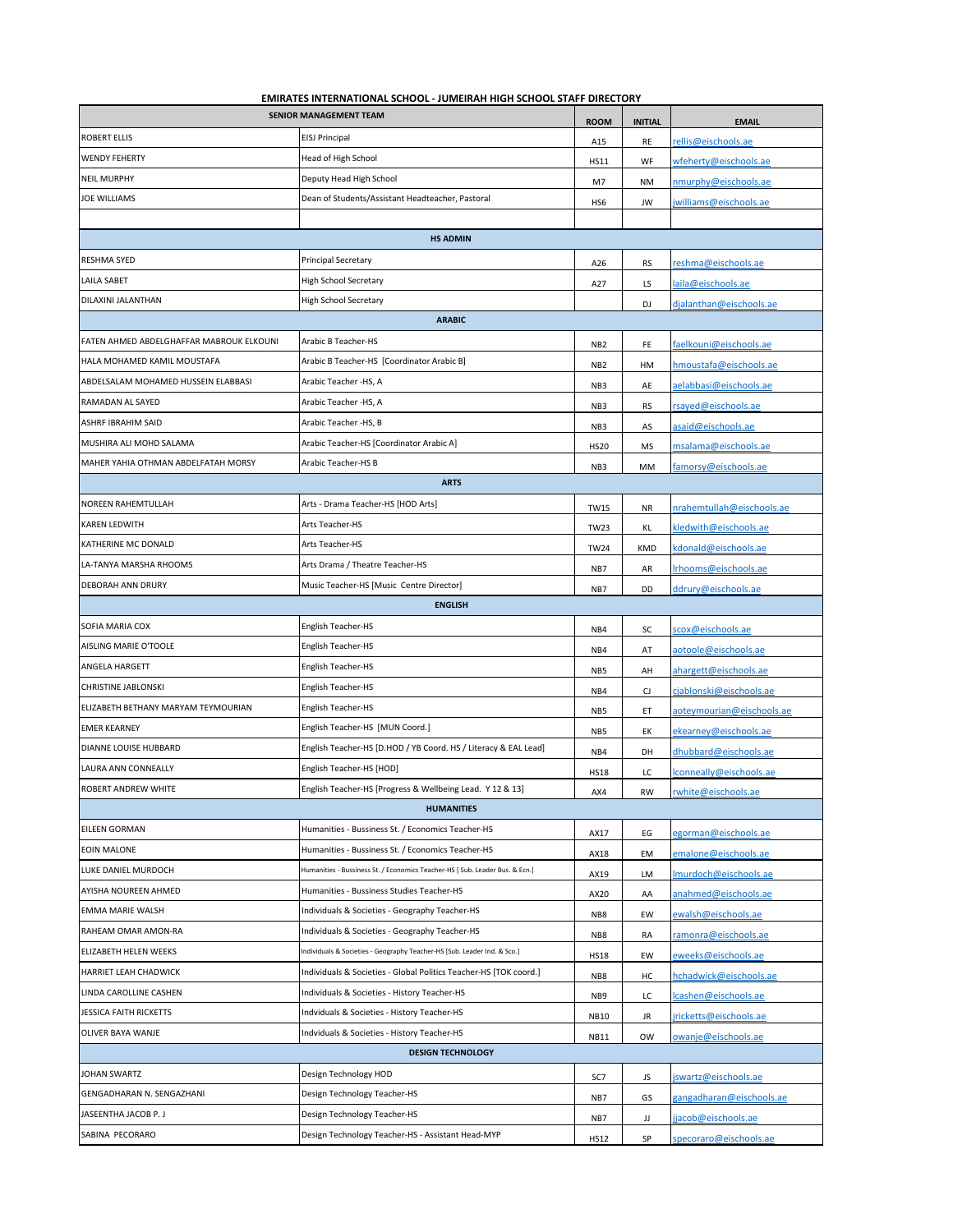| NAUSHEEN ARIF                            | Design Technology Teacher-HS / [IBDP Coord]                        | AX1             | <b>NA</b> | narif@eischools.ae      |  |
|------------------------------------------|--------------------------------------------------------------------|-----------------|-----------|-------------------------|--|
| <b>ALAN KAID</b>                         | Food Technology Teacher-HS                                         | <b>TW12</b>     | AK        | akaid@eischools.ae      |  |
|                                          | <b>ISLAMIC STUDIES</b>                                             |                 |           |                         |  |
| MANAL MAHMOUD MOHAMMAD FARES             | Islamic Stud./Arabic-HSA                                           | NB <sub>2</sub> | NF        | mmahmoud@eischools.ae   |  |
| ABDELBARY MOHAMED IBRAHIM ABDELBARY      | Islamic Studeis Teacher -HS                                        | NB3             | AB        | aabdelbary@eischools.ae |  |
| MOHAMED ELAWADI MOHAMED ELSHAHAT ELAWADI | Islamic Studies Teacher-HS B [HOD-T2 Isl. Studies]                 | <b>HS20</b>     | ME        | meelawadi@eischools.ae  |  |
| AHMED HAMED ELSAYED ALI ELKENAWY         | Islamic Teacher-HS B                                               | NB <sub>3</sub> | AE        | asayed@eischools.ae     |  |
|                                          | <b>LEARNING SUPPORT</b>                                            |                 |           |                         |  |
| SANA ASHFAGUE SHAIKH                     | Learning Support Teacher-HS                                        | M15             | SS        | sshaikh@eischools.ae    |  |
| ERIFYLI SOFIA VERONI                     | Learning Support Teacher-HS                                        | M17             | EV        | everoni@eischools.ae    |  |
| CRISTINA VELAZQUEZ                       | Learning Support Teacher-HS - [SENCO]                              | M16             | CV        | cvelazquez@eischools.ae |  |
|                                          | <b>MATH</b>                                                        |                 |           |                         |  |
| JAMES JOSEPH MC GRATH                    | <b>Mathematics Teacher-HS</b>                                      | M3              | JG        | McGrathJ@eischools.ae   |  |
| NEZHA ZAHRANE                            | <b>Mathematics Teacher-HS</b>                                      | M3              | <b>NZ</b> | nzahrane@eischools.ae   |  |
| PADMINI NADAR JAPAL                      | Mathematics Teacher-HS                                             | M3              | PJ        | pjapal@eischools.ae     |  |
| ROOPA VINODH KANNAN                      | <b>Mathematics Teacher-HS</b>                                      | M3              | RK        | rkannan@eischools.ae    |  |
| <b>DYLAN RAGI</b>                        | <b>Mathematics Teacher-HS</b>                                      | M3              | DR        | dragi@eischools.ae      |  |
| VARSHA KAMALA KUMAR                      | Mathematics Teacher-HS [D.HOD Maths]                               | M3              | VK        | vkumar@eischools.ae     |  |
| KATHLEEN O'MAHONEY                       | Mathematics Teacher-HS [Progress & Wellbeing Lead. Y 7 & 8]        | <b>HS13</b>     | KM        | kmahoney@eischools.ae   |  |
| NICCOLE SUZETTE FRANC                    | Mathematics Teacher-HS [DP CAS Coord.]                             | M3              | NF        | nfranc@eischools.ae     |  |
| ROSITTA XAVIER                           | Mathematics Teacher-HS [HOD-T1 Maths]                              | <b>SC12</b>     | RX        | rxavier@eischools.ae    |  |
|                                          | <b>MFL</b>                                                         |                 |           |                         |  |
| STEPHANIE CAROLINE ANSELL                | MFL / French Teacher-HS [HOD-T2 MFL]                               | <b>TW15</b>     | SA        | sansell@eischools.ae    |  |
| JOSE MANUEL ZARZOSO HERNANDEZ            | MFL / Spanish Teacher-HS                                           | NB <sub>6</sub> | JH        | jhernandez@eischools.ae |  |
| SOIFIDINE ALI                            | MFL French Teacher-HS                                              | NB <sub>6</sub> | SA        | Sali@eischools.ae       |  |
| STEPHEN WELLMAN                          | MFL French Teacher-HS                                              | NB <sub>6</sub> | SW        | swellman@eischools.ae   |  |
| RACHID EL GOMRI                          | MFL Spanish Teacher-HS                                             | NB <sub>6</sub> | RG        | rgomri@eischools.ae     |  |
|                                          | P.E.                                                               |                 |           |                         |  |
| RYAN WILLIAM GEORGE BUCKMAN              | P. E. Teacher-HS [Progress & Wellbeing Lead. Y 9 & 10]             | <b>HS13</b>     | RB        | rbuckman@eischools.ae   |  |
| HANNAH REBECCA WAKELIN                   | P. E. Teacher-HS [Virtual PWB & House Coord.]                      | PHE             | HW        | hwakelin@eischools.ae   |  |
| ROBERT JAMES CROSS                       | P.E. Teacher-HS                                                    | PHE             | RC        | rcross@eischools.ae     |  |
| JOE BREMNER WILLIAMS                     | PE Teacher-HS [DOS]                                                | HS6             | JW        | jwilliams@eischools.ae  |  |
| CAROLINE BOLANLE OLUWAFOLAKEMI OGUN      | PE Teacher-HS [HOD]                                                | PHE             | CO        | cogun2eischools.ae      |  |
|                                          | <b>SCIENCE</b>                                                     |                 |           |                         |  |
| LOPA BHATT                               | Science / Chemistry Teacher-IB2 [HOD-T1]                           | <b>SC12</b>     | LВ        | lbhatt@eischools.ae     |  |
| KATIE CROWLEY                            | Science (Biology/Physics)Teacher-HS                                | SC <sub>9</sub> | КC        | kcrowley@eischools.ae   |  |
| <b>WISSAM YEHYA</b>                      | Science / Chemistry-HS                                             | AXL             | WY        | wyahya@eischools.ae     |  |
| AILBHE LOUISE LOWNEY                     | Science / ChemistryTeacher-HS                                      | <b>HS13</b>     | AL        | alowney@eischools.ae    |  |
| MERYAM GHASSAN ELMIR                     | Science / Physics Teacher-HS                                       | SC13            | ME        | melmir@eischools.ae     |  |
| SALMA DAHIR DALMAR                       | Science Teacher-HS                                                 | SC9             | $\sf SD$  | sdalmar@eischools.ae    |  |
| SIRRVET BUKHARI                          | Science Teacher-HS                                                 | SC <sub>9</sub> | SB        | sbukhari@eischools.ae   |  |
| RAJAA A. QASSEM                          | Science Teacher-HS                                                 | SC <sub>9</sub> | RQ        | rgassem@eischools.ae    |  |
| SHAMSA KABIR                             | Science Teacher-HS [D.HOD Science]                                 | SC <sub>9</sub> | SK        | skabir@eischools.ae     |  |
| JOHAN SWARTZ                             | Science Teacher-HS [STEM Coord.]                                   | SC7             | JS        | jswartz@eischools.ae    |  |
| AMINA S.S. HAIDER                        | Science Teacher-IBDP [Extended Essay Coord.]                       | AX6             | AH        | ahaider@eischools.ae    |  |
|                                          |                                                                    |                 |           |                         |  |
| SAIRAH SHAUKAT                           | Assessment Lead & Intervention Coach- Whole School                 | HS7             | SS        | sshaukat@eischools.ae   |  |
| SHEETAL FERNANDES                        | <b>Higher Education Advisor</b>                                    | AX4             | SF        | sfernandes@eischools.ae |  |
| ROSE KAMATH                              | <b>Students Counsellor-HS</b>                                      | <b>HS22</b>     | RK        | rkamath@eischools.ae    |  |
| <b>CATHRYN WHITE</b>                     | Learning Support / Special Needs Teacher-HS [Governess to Khalifa] |                 | <b>CW</b> | cwhite@eischools.ae     |  |
| <b>HS LIBRARY</b>                        |                                                                    |                 |           |                         |  |
| RAJEEVAN UNNI                            | <b>MAIN LIBRARY</b>                                                | A <sub>2</sub>  | <b>RU</b> | rajeevan@eischools.ae   |  |